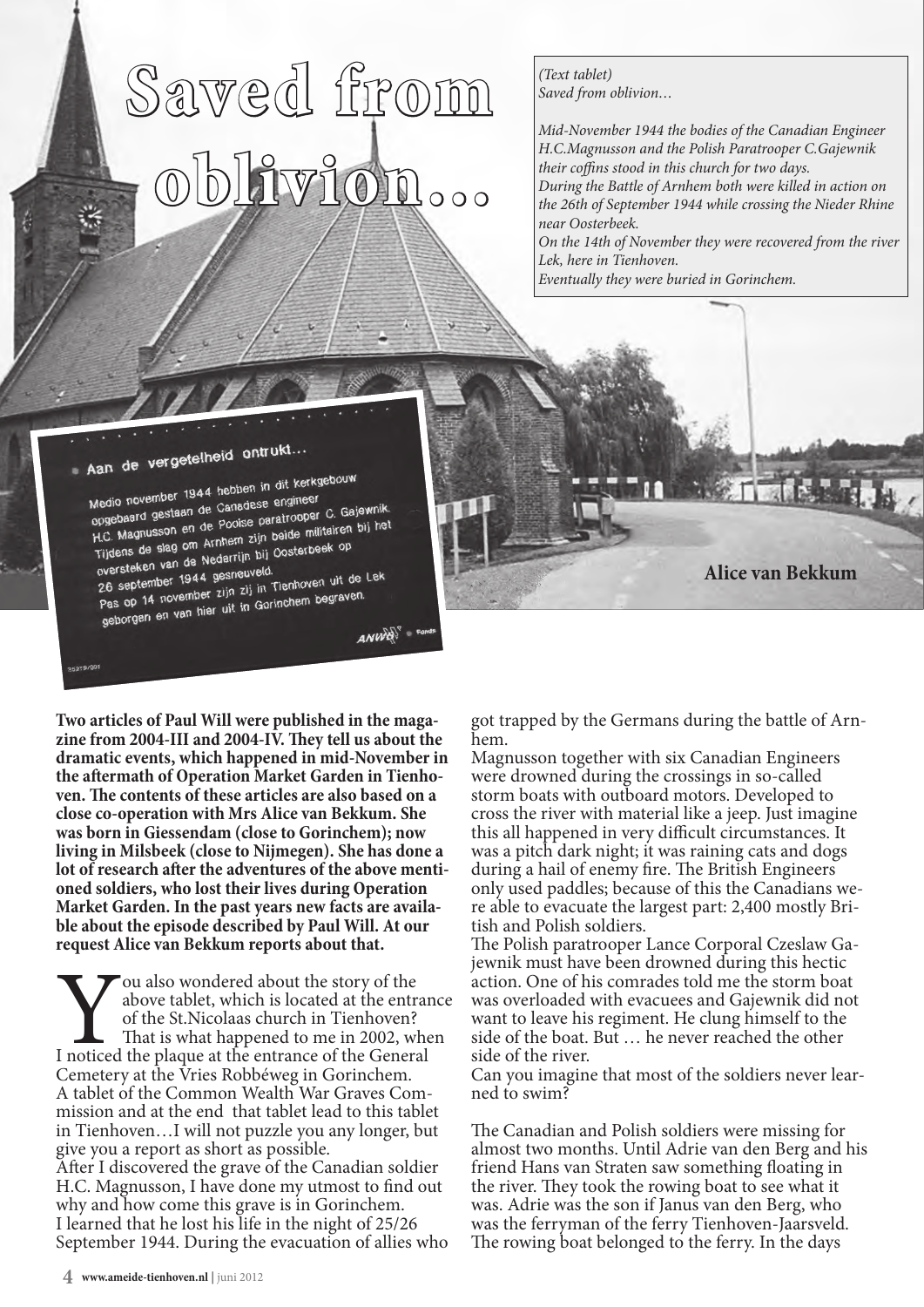

*The rowing boat of ferryman Janus van den Berg.*

before bags of wheat were found in the river. Very welcome during the shortage of food in those days; and inside the wheat was dry! The bags probably came from a horse and wagon which was hit before and drifted in the river some days before.

That Monday, 13th of November 1944 the 11-years old boys had to row past the middle of the river to discover the two undressed bodies. The condition was so bad that the boys decided to tie the rope around the bodies instead of the heads. In the strong current they needed all their strength to row back.

They brought the bodies ashore in the area of salmon fishery "De Koekoek". They told father Van den Berg about what happened. He decided not to mention the action of the boys when he reported to the occupying Germans.

Fortunately the identification tags were still on the bodies, so their names could be found. Hans van Straten remembered: "The German soldier came to my Dads house to make a report. When he left, he

broke the glass of the door because he did not notice it!"

Adrie van den Berg told me that he could not eat the next day because of the terrible state of the bodies.

The Germans ordered a carpenter to make two coffins. Inside covered with lead. This is necessary for victims of drowning.

Hans van Straten's father was the verger of the St.Nicolaas church in Tienhoven. Hans still knows exactly where the two coffins were standing in the church. After two days the Germans took them away. The boys in Tienhoven never knew where they were buried.

After some research I learned that the German Garrison commander was stationed in Gorcum. Presumably he ordered to transport the bodies to this town.

Also some German soldiers washed ashore; they were buried at the same time in the General Cemetery at the Vries Robbéweg. I have met a woman who lived opposite the cemetery when she was young; she witnessed the funeral.

In the Canadian Archives Harold Magnusson is documented as a prisoner of war who died November 14th… That must be a misunderstanding. According to the state the bodies were in this is not probable. The German Archives cannot give clearness; most of them were burned during the bombing of Potsdam.

While camping in their holidays Paul Will and his wife biked to the "Old Church" in Oosterbeek. During Operation Market Garden wounded soldiers



*Hans van Straten in the church in Tienhoven. Document National Archives of Canada.*

| <b>NUMBER</b>                                                             | SERVICE UNIT<br>$G - 53266$<br><b>RANK</b><br>R.C.E. (GA)<br>Sanper                                                                                                  |
|---------------------------------------------------------------------------|----------------------------------------------------------------------------------------------------------------------------------------------------------------------|
| NAME                                                                      | MAGNURSON, Harold Cecil                                                                                                                                              |
| DATE OF BIRTH<br>DAY                                                      | $21a$ <sup>t</sup><br>MONTH April<br>Date Enlisted: 19-6-42<br><b>YEAR 1922</b>                                                                                      |
| MARITAL STATUS                                                            | Single<br>Religion: United Church                                                                                                                                    |
| NEXT OF KIN AS SHOWN ON<br>M.F.M. 1. 2 & 5 RELATIONSHIP<br><b>ADDRESS</b> | Mother<br>NAME ETS. ETER Magnusson.<br><b>ADDRESS</b><br>33 Paddock Street,<br>D.A.B.<br>Saint John, N.B.                                                            |
| <b>ADDITIONAL PERSON</b><br>TO BE NOTIFIED                                | <b>ADDRESS</b>                                                                                                                                                       |
| <b>PARENTS NAME</b><br><b>ADDRESS</b><br>IF SOLDIER<br>MARRIED OVERSEAS.  |                                                                                                                                                                      |
| AUTHORITY CAS, SIG. NO.<br><b>CASUALTY DETAILS</b>                        | Canrecords - 7256A<br>H. C. 405-M-34.075<br>Previously reported missing in action<br>DATE date not<br>now officially reported died whilst<br>stated<br>$P - O - W -$ |
|                                                                           | ENDEENT AS TO DATE OF CASUALTY                                                                                                                                       |
|                                                                           | WESTERN EUROPTAN THEATRE<br>OF WAR                                                                                                                                   |
| LAST WILL ATTACHED TO<br>NOTIFICATION TO A. OF ET                         | M.F.M.S. ATTACHED TO<br>Má<br>YES/NO<br>NOTIFICATION TO A. OF E.I.<br>YES/NO                                                                                         |
|                                                                           | 0/S with R.C.L. 23 Fd Coy<br>S/L2855                                                                                                                                 |
|                                                                           |                                                                                                                                                                      |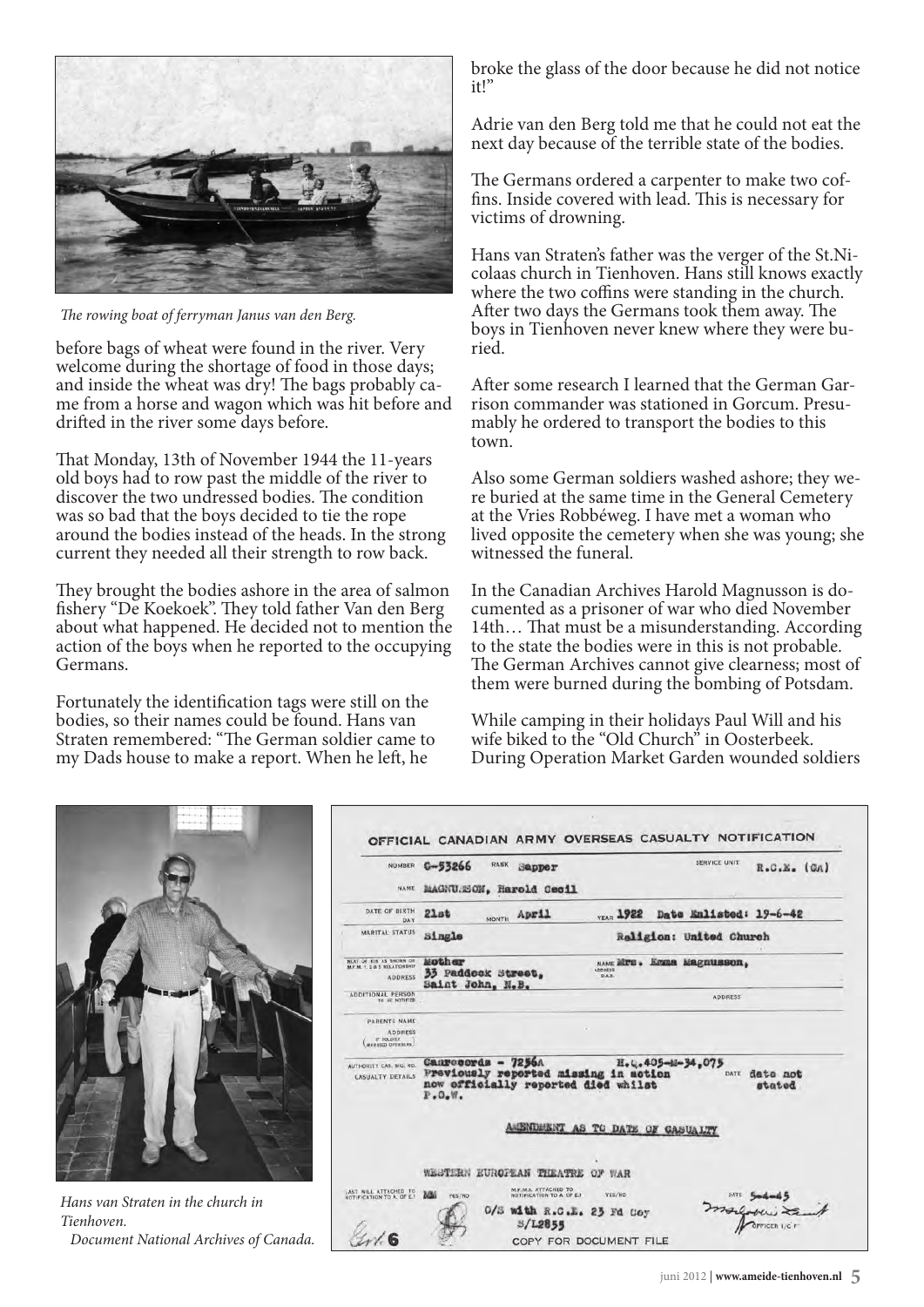

*The Old Church Oosterbeek.*

were taken care of in this church from the 10th century. Nowadays the church has become a pilgrimage for the veterans.

Paul told the guide, Henk Duinhoven, that this church looks very much alike the church in Tienhoven. Henk answered: "Tienhoven? This is where two victims from the Battle of Arnhem were recovered from the river Lek!"

Paul, as a member of the Historical Association Ameide-Tienhoven, wanted to know more about that. After he arrived home again he looked out for information. He sent a letter to the webmaster, Richard Heus, of the website www.wargraves.nl asking if he was able to tell more about it. Richard sent this letter through to me asking if I could contact Paul. I met Richard when he reacted to my request for information about the war grave in the local newspaper in Gorcum (=Gorinchem). He was aware that in the meantime I had gathered a lot of information.

So I contacted Paul and told him about the results of my search. For instance: I had found relatives of Magnusson in Canada. We made an appointment to meet in Tienhoven. That is what happened May 18th 2004 in the garden on the riverside. This garden belonged to Wijna van den Berg. Her houseboat was taken out of the water and put ashore, close to the place where the ferry has been.



*They showed an old picture of the ferry.*

Then I met Adrie and Hans and during our conversation I learned that they happened to be the 'boys of eleven'! Because I'd never expected that - I could hardly believe it.

When I arrived home I immediately phoned Canada to tell the latest news.

## **And after that everything was accelerating…**

Webmaster Andries Hoekstra of the website www.marketgarden.com I had approached before. We shared our information. Then I received a photo of Harold from his relatives; I sent it through to Andries in February 2004. He used these pictures during the TV broadcast of his new database. Later he told the reporters from the Dutch TV program "Netwerk" about my discovery of the two 'boys'. In August they gave me a call and asked me if I agreed in an interview. This happened August 11th and the editor thought this was an interesting subject. But they wanted one of the relatives in Canada to come to Holland. They also would like a relative of the Polish soldier to co-





*Harold and Hilda Magnusson.*

me; but I'd never searched for them yet.

It was not easy to have the daughters of Harold's twin sister ready for traveling. They did not have a passport yet… Within a short time a lot of things had to be done. But it all went wonderfully well. I even succeeded in preparing a memorial service at Harold's grave.

On Sunday September 12th we picked up the sisters from Schiphol Airport to stay with us. They hardly could wait to be at home to show me all the things their Mum always kept in a box. Like decorations, photos, newspaper clippings etc. They told me so many things like: when the twins were born the doctor did not expect them to stay alive. But their mother nourished them with an eye-dropper and put them in a shoe box behind the stove to keep them warm. Unfortunately Harold only reached the age of 22…

The day after their arrival we were expected in Gorcum early for the TV recording. At first an interview inside was taken and after that in the cemetery. After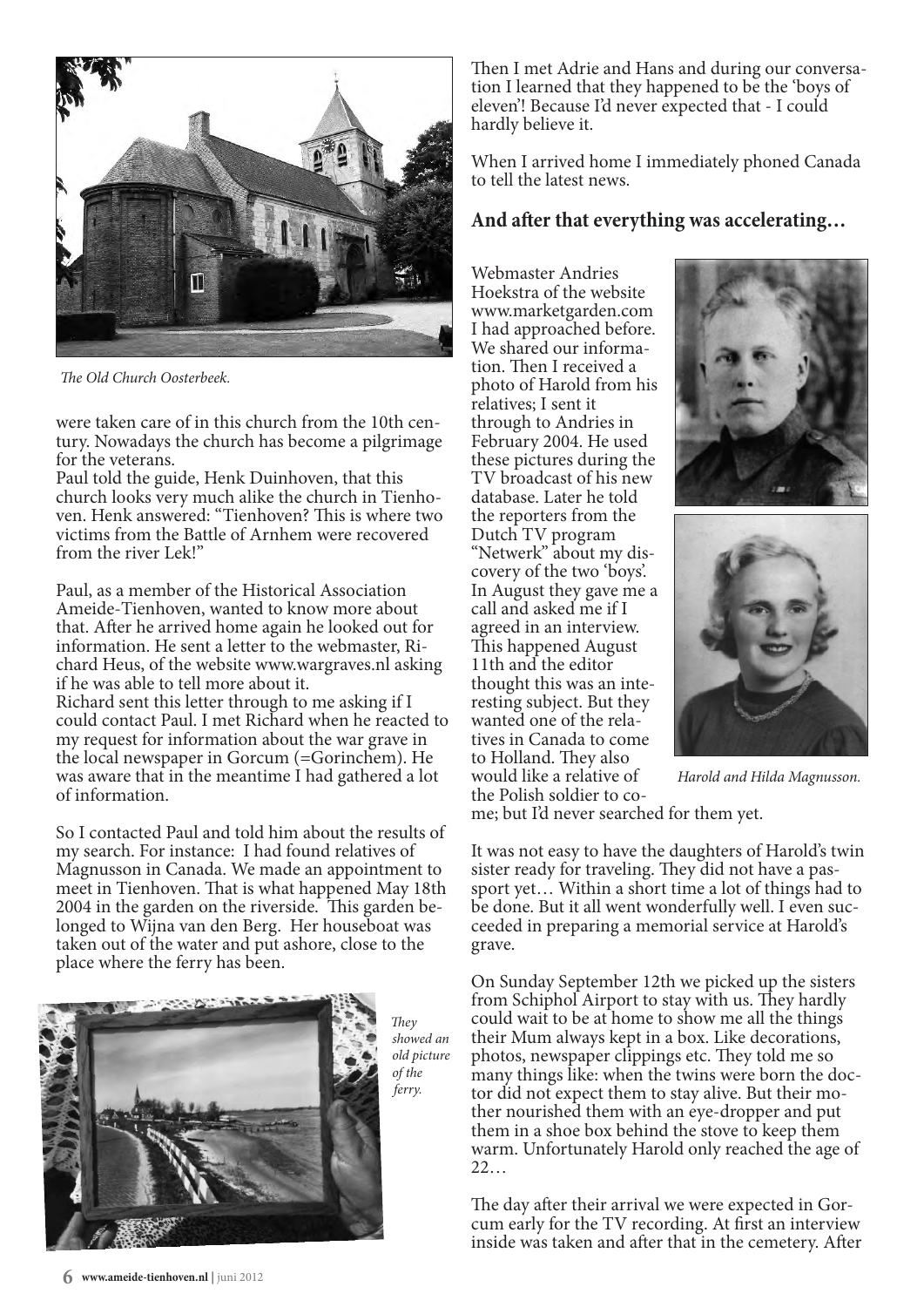

lunch we drove to Tienhoven for recordings in the church. Adrie and Hans were interviewed at the location they brought the bodies ashore.

When Adrie returned to the church the breaks of his electrical wheelchair failed. We could not prevent him from a collapse to the opposite stone stairs. Happily he survived! After this shocking event we drove to Gorcum for the remembrance service. On our way it started to rain. When the first drops fell we said to each other: the tears of Hilda!'

The service was held in the pouring rain. The trumpet and the big pipe sounded beautifully, which was a miracle. Referend L. van Wingerden (my former class mate) ended his meditations, after that some wreaths were laid.

While I said my words of thanks the public address system stopped because it had become too wet. I explained that referred to the night on the Neder Rhine. At that time it also rained and the motor of the boat, in which Harold was, stopped in the middle of

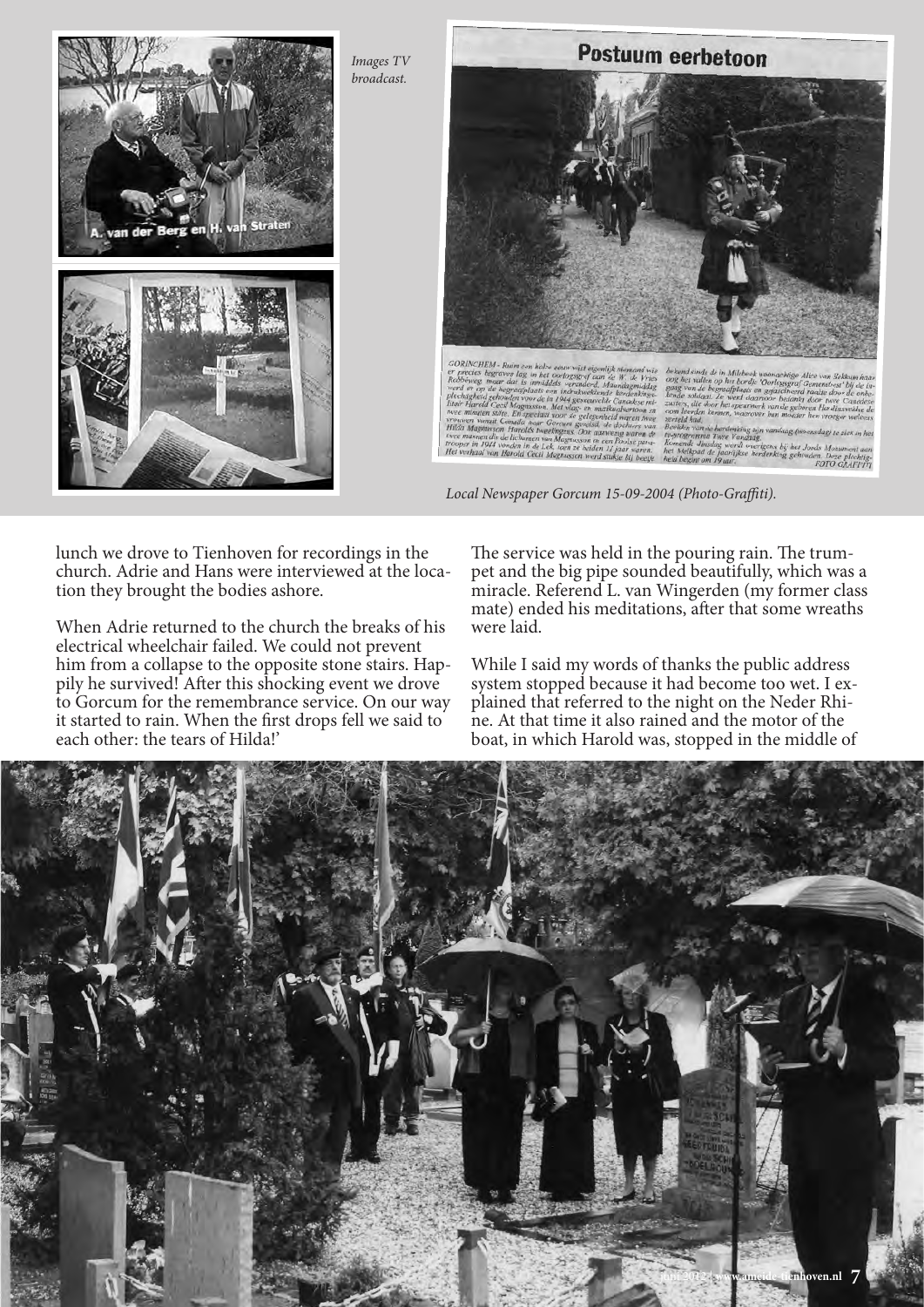the river. Because of the spark plugs got wet. They did not have a chance to escape and got a direct hit.

## **The scouts were involved to the commemora- tion because of a reason…**

This picture of Magnusson's grave was taken in 1945 by Scouts man Van den Berg in Gorcum. Through the Red Cross he sent a letter to the parents. In which



he promised to bring flowers to the grave every year from now on. Together with his group of scouts. He contacted me after my appeal in the local newspaper. And he told me all about this. Sometimes later he received an answer from the relatives. Unfortunately he lost this letter. Can you imagine my astonishment when the sisters brought this picture? Unfortunately: without

the covering letter. Together with his son the old Scouts man joined the commemoration and he was able to meet the sisters. The following day we were expected in Tienhoven once more. Now for the unveiling of the plaque by Magnusson's nieces.

But first I'll return to the plaque itself…

After Paul talked about organising "something" with the information from the soldiers. I suggested to have a remembrance plaque pinned at the church. And I approached the churchwarden Mr Blom. Which resulted in the request for the ANWB-plaque for the Historical Association by Mr Daniels. And with a little soft pushing they managed to deliver the infor- mation plaque just in time.

Adrie de Groot and Riet van Gelder sewed a beauti- ful Canadian flag, which covered the plaque. The Canadian sisters Alison and Mary Ellen unveiled it in



presence of the Mayor of Zederik a. o. The local government also paid a part of the costs.

The visit of the sisters was planned during the 60th anniversary of Operation Market Garden. Therefore a lot of veterans had come to the region of Arnhem.

The question if I had found relatives of the Polish soldier came to my

mind. Some time before I met Arno Baltussen of the Driel-Poland Association. That leaded me to ask him how I could try to find a comrade of Gajewnik. He suggested putting up a picture together with my appeal in the church in Driel. There would be a temporary exhibition during the 60th anniversary.



*Salute at the grave. Heinz Daniels is recording the service. Beside him Hans Weeda under the umbrella.*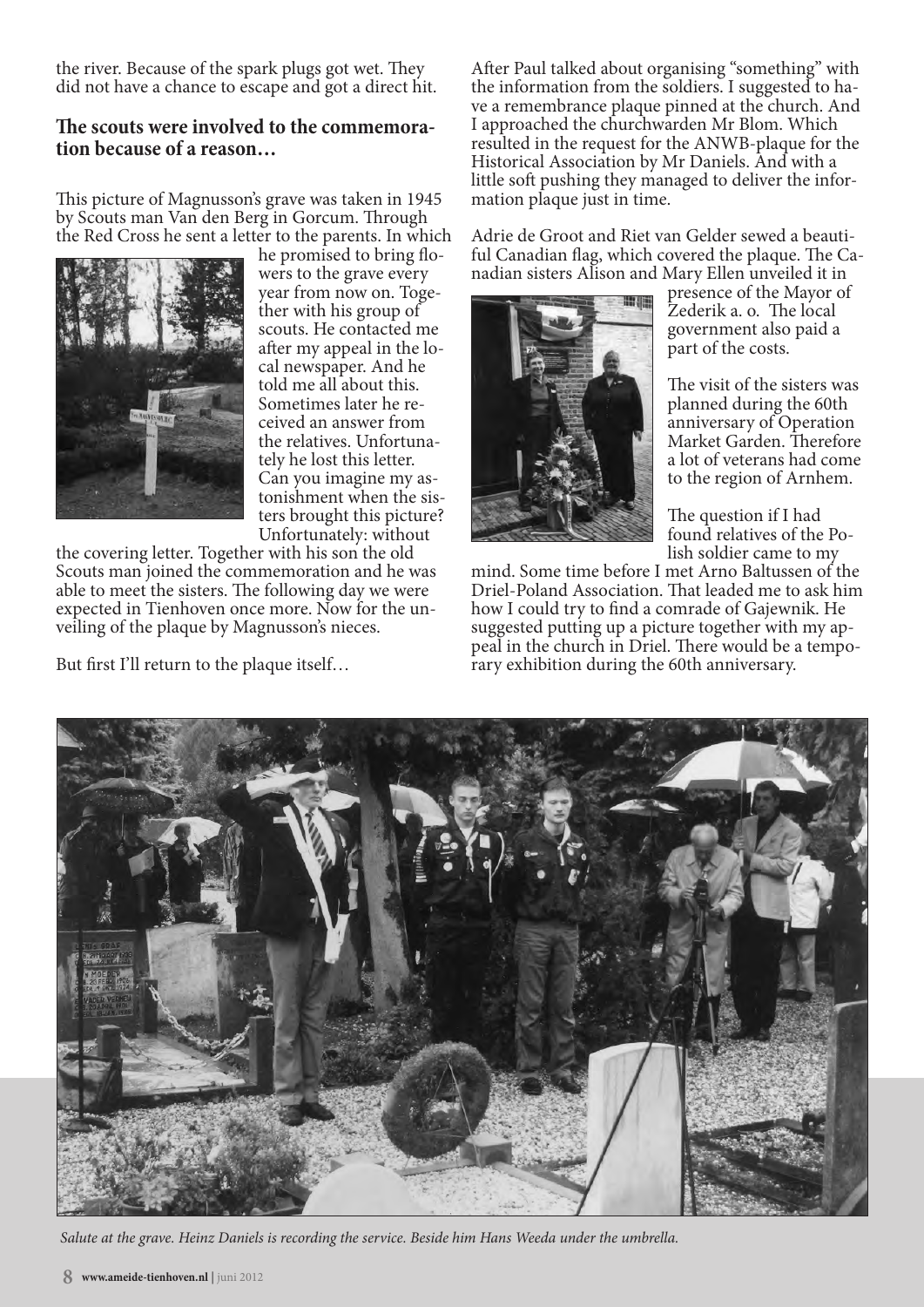

*Czeslaw Gajewnik. His cousin Wanda at the grave in Oosterbeek. Photo of the former situation.*

Months later I got a phone call from a host in Doorwerth. She told me that her guest, Bolik Ostrowski, had recognised his comrade in the church. He had never seen him again since they were dropped near Driel from different planes. En nowadays he lives close to Toronto in … Canada. This was unbelievable!

When I talked to him on the phone I first said to be happy he speaks English instead of Polish. He still reminds me of that. Last year he celebrated his 93rd birthday. He hopes to be in Driel in September. Bolek later traced a relative in Poland. Helena, the oldest sister of Czeslaw Gajewnik, was still alive and I could send her a picture of the grave. Through her daughter-in-law I received a photo of Helena. She held the photo of her brother's grave in her hand. By that time she already was in a bad condition and she died later.

In September 2006 her daughter-in-law Wanda stayed with me. She was the first relative who was able to visit the grave in Oosterbeek. Communication with her happened through a dictionary. Unfortunately

she missed Bolek's visit to Tienhoven. Not long ago I received a copy of a document about the reinterment of Gajewnik from Gorcum to the cemetery in Oosterbeek. On the 21th of August 1946 permission was given for this by the Mayor of Gorcum.

Wanda brought a pile of letters, which Czeslaw's parents received after his death. They were written in English and never read by them! I was the first to read them, very touching. They were written by a girlfriend in Scotland; this is where the Poles were trained to become a paratrooper. She writes that he did not return from the last mission and I waiting anxiously for a message from him.

She never received that. After the war she even tried to find his parents through the Red Cross. Because her address of 1944 was on the letters I could trace her through the Historical Association of Markinch. She was very surprised and told me that she was very happy to finally be able to close this chapter. I met her in 2007: Bunty, the girlfriend of Czeslaw! His relatives wanted me to return her love letters to her.



*"Het Kontakt"21-09-2006. Bolek Ostrowski on the right. The local newspaper Glenrothes Gazette reported; photo G.G.*